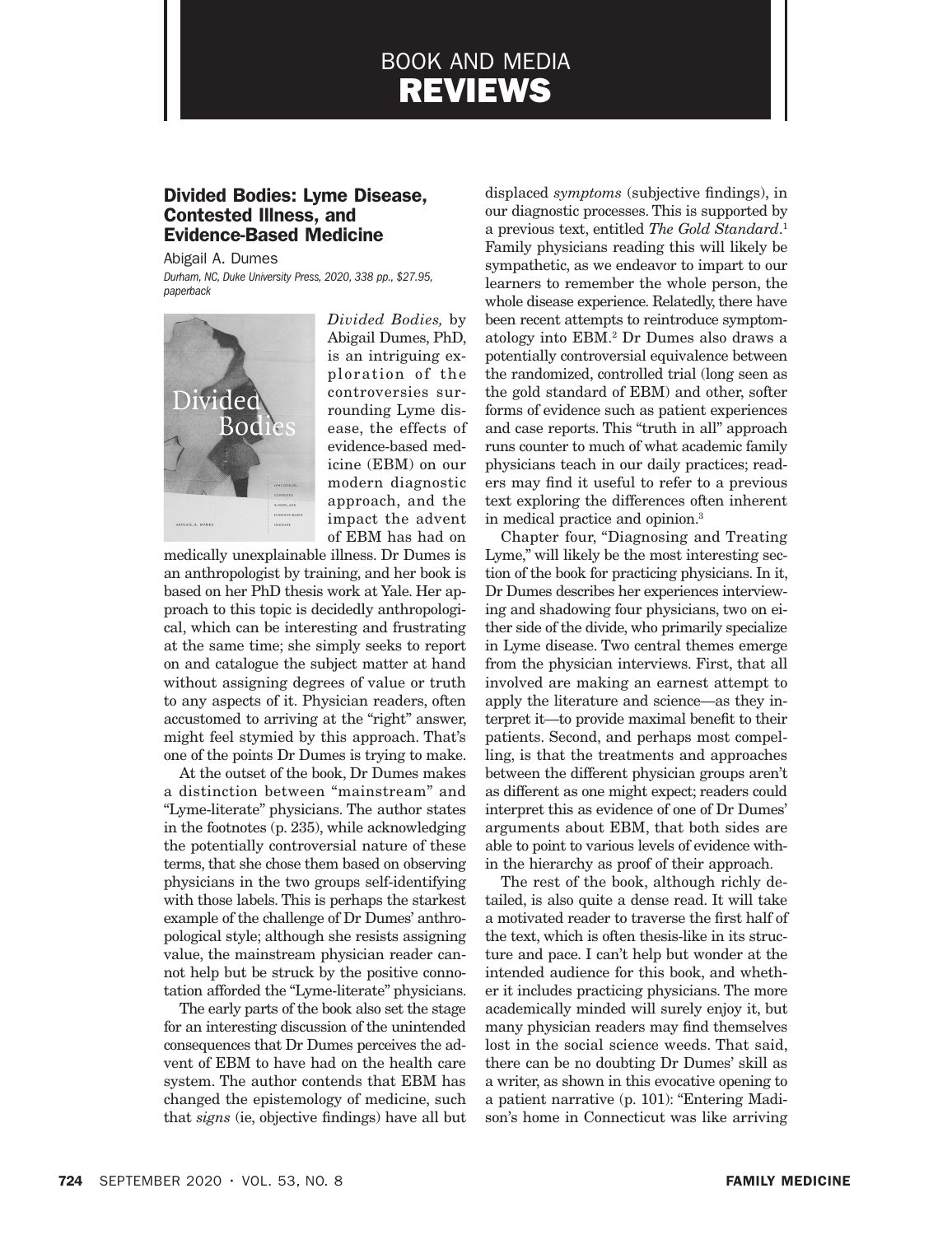at a party soon after it was over." The author also provides very useful summaries at the end of each chapter, or each section, in the longer chapters.

*Divided Bodies* is a thorough, anthropological study of the controversies present in Lyme disease and inherent in EBM. A scholarly work that demands a motivated reader, the text eventually rewards with physician experiences and a balanced argument. Interested physicians are encouraged to check it out; those looking for a light summer read should look elsewhere.

doi: 10.22454/FamMed.2021.609402

## William Murdoch, MD, FAAFP

ProMedica Monroe Family Medicine Residency Monroe, MI

#### References

- 1. Timmermans S, Berg M. The Gold Standard: The Challenge of Evidence-Based Medicine and Standardization in Health Care. Philadelphia, PA: Temple University Press; 2003.
- Greco M. Pragmatics of explanation: creative accountability in the care of 'medically unexplained symptoms.' Sociol Rev. 2017;65(2):110-129. doi:10.1177/0081176917710425
- 3. Berg M, Mol A, eds. Differences in Medicine: Unraveling Practices, Techniques, and Bodies. Durham, NC: Duke University Press; 1998. doi:10.1215/9780822399179

# Surviving Prescribing: A Practical Guide, 2nd Edition

Mayur Murali, Robert Shulman, and Hugh **Montgomery** 

*Cambridge, UK, Cambridge University Press, 2020, 233 pp, \$21, paperback*



*Surviving Prescribing* is touted as a practical guide for "real-world prescribing problems" for the hospital-based new prescriber (p. *i*). Edited by the trio of Mayur Murali, Robert Shulman, and Hugh Montgomery, whose respective combined backgrounds include

those of anesthesia trainee, clinical pharmacist, and intensivist, the editors have contributed chapters to the work in addition to multiple other authors who are primarily pharmacists and physicians. As the authors practice in the United Kingdom, multiple drug options are suggested that may not be available in other countries. Furthermore, the online resources mentioned throughout the book are probably

most helpful for UK-based prescribers but likely are less useful references for a global audience.

Organized into more than 40 chapters, each of the 11 sections is designed to be a quick read. High-yield facts are highlighted in tables with interspersed mnemonics in order to promote retention. Mortality data are also sprinkled across various chapters, highlighting the importance of prudent management. Notably, several chapters are particularly helpful for the new prescriber, including "Pregnancy Prescribing" and "Electrolyte and Metabolic Emergencies," as well as the "Surgery" section. As a seasoned prescriber, I especially enjoyed the "Interactions That Matter" chapter as it taught me several new interactions, and the "Intravenous Therapies" chapter detailed information that I've never seen explicitly discussed in any general textbook or pocket guide.

Unfortunately, though, the work does not seem to embrace the role of the primary care physician. For example, in the special populations section, the pediatric chapter explicitly states that only pediatricians should fill the role of pediatric prescriber; similar advice is given in the geriatric prescribing chapter as well. In fact, the paracetamol overdose chapter outright states that this the not the place to "discuss management extensively" at all (p. 49). Specialist consultation seems to be the prevailing recommendation for management of most conditions; therefore, utility is definitely lacking for the primary care physician.

Overall, each chapter provides a broad overview of prescribing in selected conditions. However, the bulk of the information is not of sufficient detail to assist with acute management of conditions beyond the initial patient presentation. Remarkably, considering that this is a prescribing guide, chapters actually inconsistently mention any drug classes, doses, or prescribing recommendations whatsoever.

Though I appreciate humor as much as anyone, a prescribing guide is not an ideal setting for this form of writing. For example in the "Delirium Tremens and Alcohol Withdrawal" chapter, the author unsuitably mentions that giving a larger dose of sedation at nighttime can ensure a quiet night for the entire ward.

Additionally, the theme of the book becomes confusing at various points as it seems to transition from prescribing guide to an in-depth exploration of pathophysiology and drug mechanisms of action. However, this exploration is inconsistent among the chapters. The writing style of each chapter also varies greatly. For instance, some chapters are written as clinical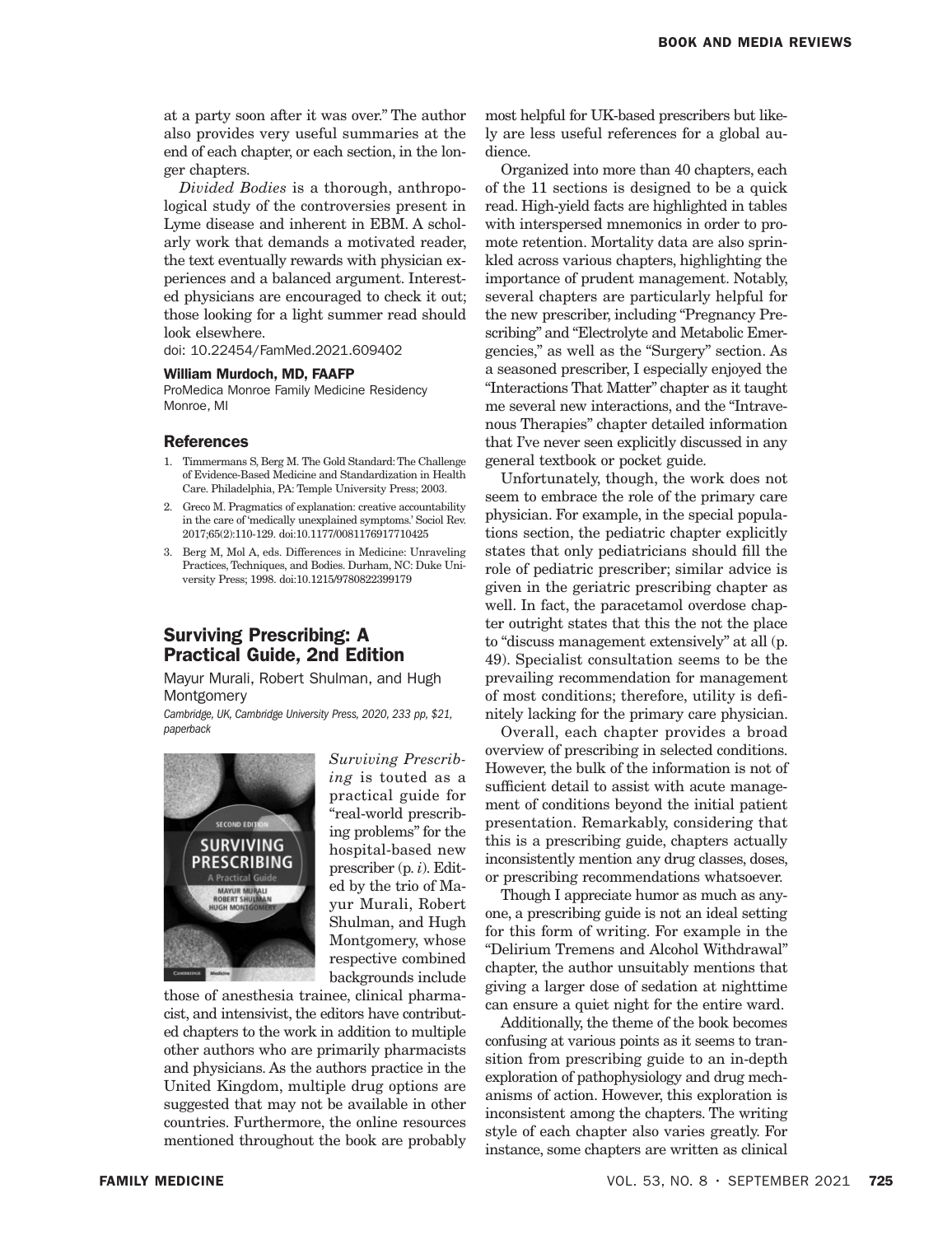vignettes while others primarily consist of tables or algorithms. While the tone of most chapters is serious, some may be construed as comical or outright offensive, depending upon the sentiment of the reader. For example, the "Nausea and Vomiting" chapter encourages the reader to imagine a night of heavy alcohol intake to illustrate symptom cause and therapy selection. Overall, these inconsistencies may be off-putting to readers who expect consistent rhetoric from one chapter to the next, but may actually be interesting or entertaining to others.

So, for whom is this book best suited? The answer is, quite frankly, not readily apparent. When considering the overall depth of the material, it is probably best suited to a medical student on clinical rotations as an introduction to prescribing. At this level of training, however, many of the concepts would be difficult to understand without more foundational medical knowledge (which the book will not provide).

Upon encountering this book, my initial thought was, "*Surviving Prescribing*, where have you been all of my life?" However, the ultimate execution proved to be little more than an ambitiously broad overview of important, though for the most part, superficially covered topics.

doi: 10.22454/FamMed.2021.489031

#### Sonya Shipley, MD

University of Mississippi Medical Center Jackson, MS

## The Handbook of Wellness Medicine

Waguih William IsHak, MD, Editor *Cambridge, UK, Cambridge University Press, 2020, 652 pp., \$64.99*



The importance of well-being and quality of life has never been more clear than during the challenges of the COVID-19 pandemic. One could therefore find serendipity in the 2020 publication of *The Handbook of Wellness Medicine*, an excellent reference for

all things connecting medicine and the pursuit of well-being. Edited by Dr Waguih IsHak, an accomplished professor of psychiatry at the

David Geffen School of Medicine at University of California, Los Angeles, and including an impressive list of contributors from all walks of medicine, the handbook contains evidencebased resources for the pursuit of "restoration and maintenance of health."

In the first chapter, IsHak takes a helpful initial step by defining "wellness," framing the target for the rest of the materials included in the following chapters. The book is divided into sections addressing organ systems, populations, evidence, and integration into daily life. These sections focus on assessment and measurement of wellness, wellness by organ systems, improving wellness in special populations, the evidence behind specific wellness interventions, and wellness integration into normal life routines. Each chapter breaks down its overarching section into greater detail, laying out specific references that connect the topic at hand to the pursuit of wellness. Major organ systems, and their role in the overall goal for wellness, are addressed via evidence-based references; an impressive bibliography, both in length and in substance, is included at the conclusion of each chapter. The handbook covers a variety of subjects such as nutrition, sleep, pain, pets, humor, and spirituality. The materials are concisely and effectively presented in charts, tables, and case vignettes; this is a reference book, after all!

*The Handbook of Wellness Medicine* is an effective reference for any reader looking for a one-stop source for guidance in the pursuit of improving wellness. An area for improvement for future editions of this book would be to consider a different title, or to add a more descriptive subtitle. "*The Handbook of Wellness Medicine"* potentially does itself a disservice by not emphasizing the extensive focus on evidence-based medicine that Dr IsHak and the contributing authors have clearly prioritized during the book's compilation. Medical educators will find this book particularly useful, not only as a tool for educating their learners on the methods by which wellness can be pursued, but also in the instruction of self-care for medical students and residents, a topic of paramount importance. This is a reference source worthy of any physician's bookshelf; that is where you'll find my copy. doi: 10.22454/FamMed.2021.204951

John E. Snellings, MD

Eastern Virginia Medical School Norfolk, VA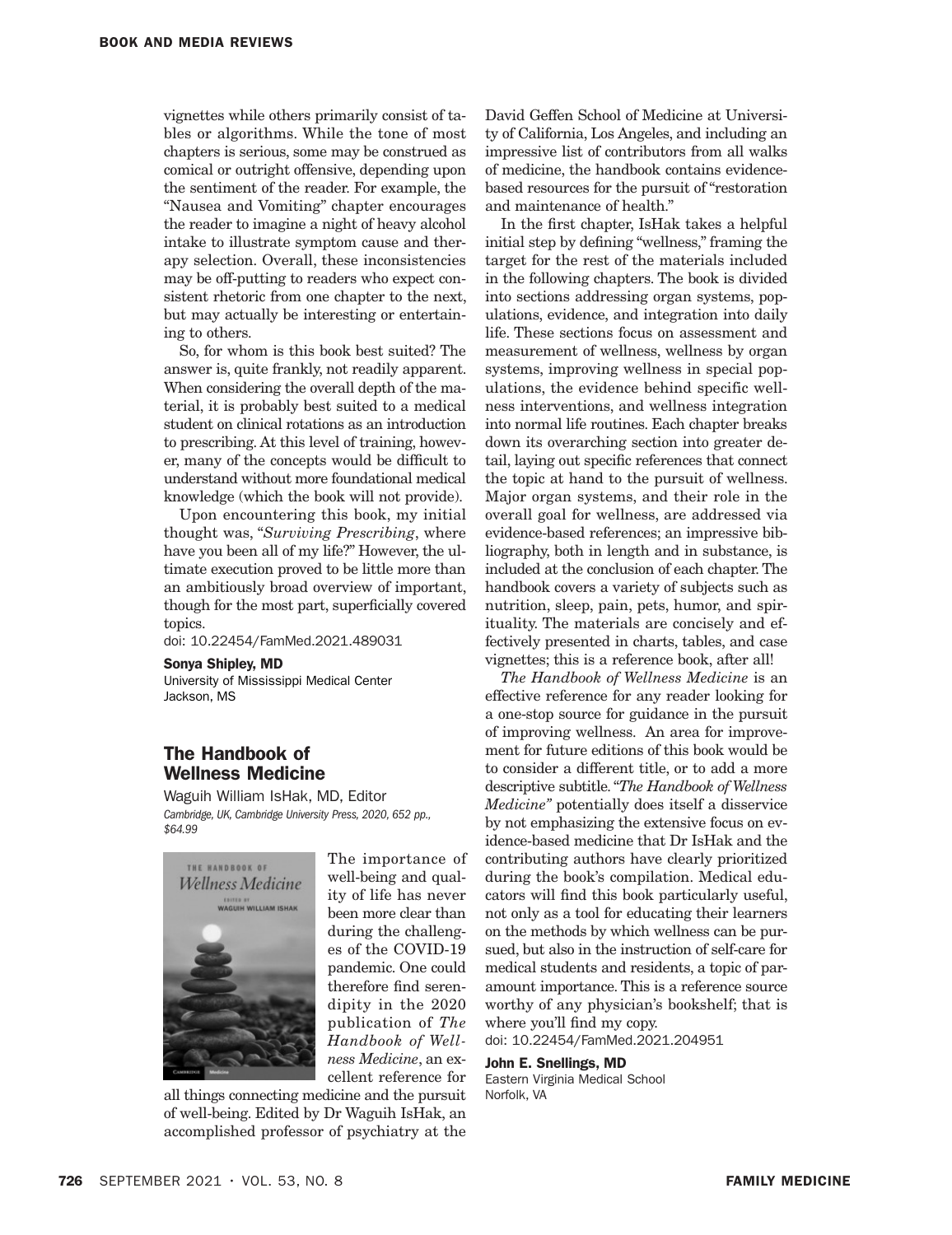# The Lost Art of Dying: Reviving Forgotten Wisdom

Lydia S. Dugdale *New York, HarperOne, 2020, 272 pp., 27.99, hardcover*



When was the last time you asked a patient how they plan to die?

This a ques tion Lydia Dugdale, MD, is particularly equipped to ask in *The Lost Art of Dying: Reviving Forgetting Wisdom*. She writes as an internal medicine physician,

medical ethicist, and director of the Center for Clinical Medical Ethics at Columbia University.1

Dr Dugdale's inspiration is a medieval genre called the *ars moriendi* ("the art of dying well"). In the 1400s, following the bubonic plague, clergymen circulated several handbooks on dying throughout Europe. Dugdale focuses on a popular version featuring woodcut prints, pairing five temptations faced by the dying with five virtues which the dying might strive toward: despair was to be met with hope, arrogance with humility, avarice with generosity.<sup>2</sup> To die well, according to the *ars moriendi* tradition, one must first live well.

Dugdale imagines a 21st century version of this forgotten art of dying, naming the barriers to dying well in modern medicine while meeting those challenges with revived virtues. She argues that to die well we must come to terms with our mortality, live and die within community, resist the overly medicalized death, confront death courageously, acknowledge bodily frailty, and respect our spirituality.

*The Lost Art* opens with a bad death (a patient already close to death is resuscitated several times before ultimately dying), and closes imagining a good one, wondering how physicians and patients might "think twice about hospitalizations" (182). Dugdale recommends making judicious use of the tools already available to us as primary care physicians, such as Five Wishes<sup>3</sup> and the Fried Frailty Phenotype.<sup>4</sup>

In addition to vignettes, the author works through history, literature, art, and religious philosophy. We learn about the bubonic plague and how it shaped the *ars moriendi*, the birth of hospitals in the West, and the history of burial and mourning rituals. In this

way, Dugdale joins an ongoing conversation on death in medicine, including Atul Gawande's *Being Mortal*<sup>5</sup> and Jessica Zitter's *Extreme*  Measures.<sup>6</sup> Both capture the stark realities of dying in the modern hospital setting, emphasizing active listening by asking patients and families candidly what they hope for in death.7 Paul Kalanithi's memoir *When Breath Becomes Air*<sup>8</sup> and Victoria Sweet's dyad *God's Hotel*<sup>9</sup> and *Slow Medicine*10 follow in kind, reimagining what Kalanithi named "the pastoral role" of the physician—the doctor as metaphysical guide who practices a slow, attentive art, especially at the end of life.

Dugdale follows this pastoral approach, critiquing the popular notion of "spiritual but not religious" (142) as working against the assembly of the very communities equipped to help patients wrestle with the existential questions death brings. At the same time, she is careful to avoid truisms: "I don't pretend to have easy answers, but I am willing to 'go there' with my patients" (150).

Whereas *Being Mortal* and *Extreme Measure*s emphasize the patient's autonomy, Dugdale emphasizes *dependency*. She seeks a renewed anthropology, where patients are understood as embodied, enmeshed neighbors who are marked by mutuality, especially in death.11–14 As Dugdale writes, "we die best in community. … In fact, we might go so far as to say that it is *impossible* to die well if you die alone" (p. 35). Dugdale does not specifically address the conflicts which can arise with community, such as disagreement over the dying process of a family member. She focuses instead on preparation, cooperation, and something like corporate rehearsal: "community does not materialize instantly at a deathbed; it must be cultivated over a lifetime" (p. 55).

To conclude, Dr Dugdale's book is a grounded reflection from a physician, scholar, and ethicist on the *ars moriendi.* Physician readers will find that the medical stories are accessible to the layperson, and may recommend this book to patients with an interest in history or philosophy. For teachers of family medicine, sections of the book may foster reflection and dialogue with students. The book does not directly address how medical schools or residency programs could better train physicians on the art of dying. Likewise, it does not address how to fix the larger cultural, political, and institutional forces that work against dying well in modern society.15

As family physicians, this book left us eager for next steps, whether sitting down to write